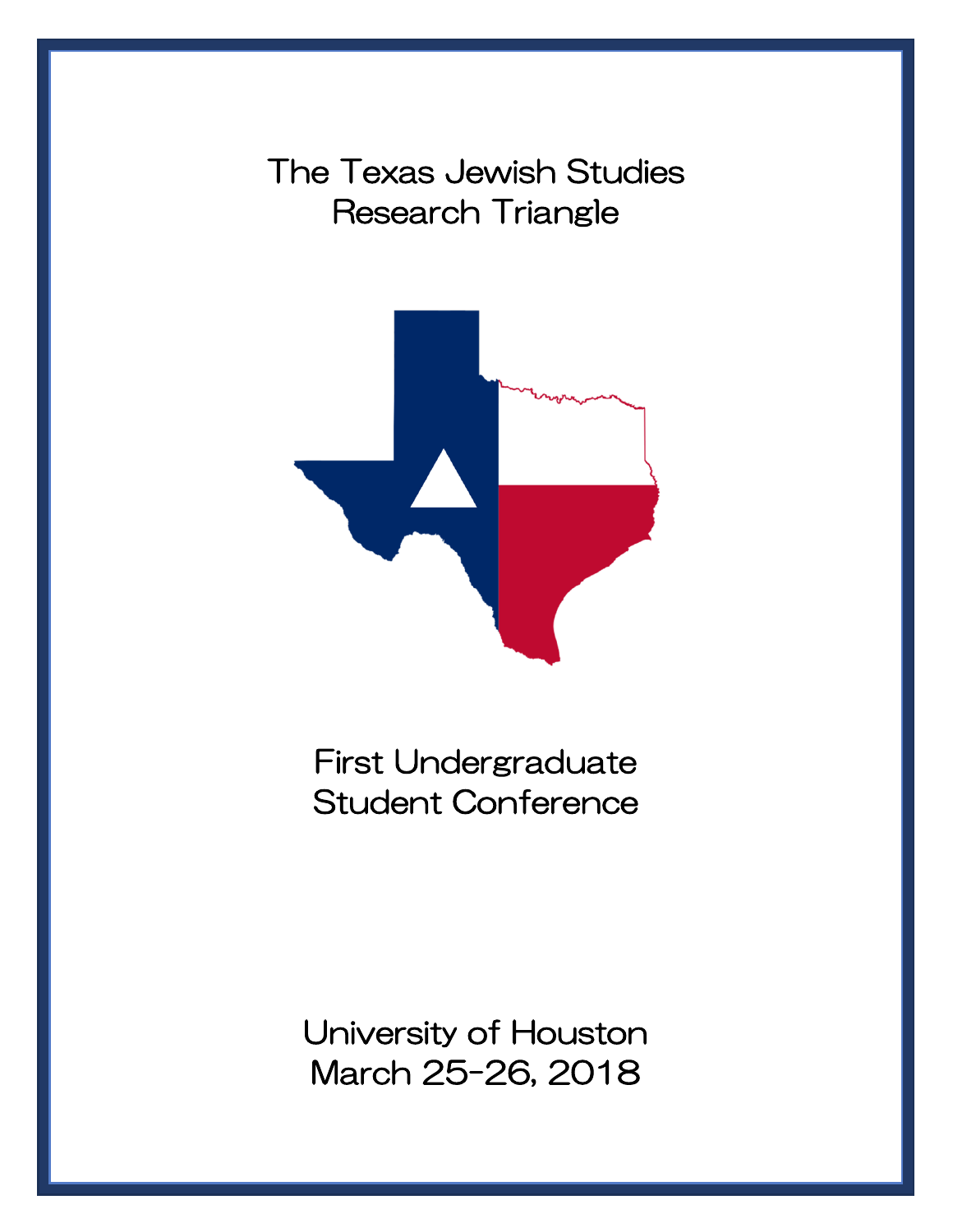**Texas Jewish Studies Research Triangle Undergraduate Conference, March 25-26 University of Houston Agnes Arnold Hall 210**

## **Sunday, March 25**

**1:00pm Welcome Remarks**

**1:05pm Keynote Address: Dr. Sarah Fishman, University of Houston, Professor of History and Associate Dean of Undergraduate Studies**, "Being Jewish and French during World War II"

## **1:30 - 2:30 Rethinking and Applying Ancient Texts**

**Chair: Dr. Caryn Tamber-Rosenau, University of Houston**

**Joseph Godwin (University of Houston)**, "Scholarship on Cyrus the Great and the Restoration"

**Emery Jones (St. Edward's University)**, "Elijah in Merkavah and Hekhalot Literature"

**Allen Junek (Texas A&M University)**, "'My Brother's Keeper': Questions of Guilt and Responsibility to the Other"

## **2:45 – 3:45 Cultural Formation and Exchange**

**Chair: Dr. Claire Katz, Texas A&M University**

**Chase Bartlett (St. Edward's University)**, "Identity, Heritage, and Religion: People of Color, Judaism and Israel"

**Joshua Thaxton (Texas A&M University)**, "Rehabilitating Irony"

**Colton Cox (Rice University)**, "Between the Shum and the Abbey: Jewish Influence on Christian Exegesis in the Middle Ages"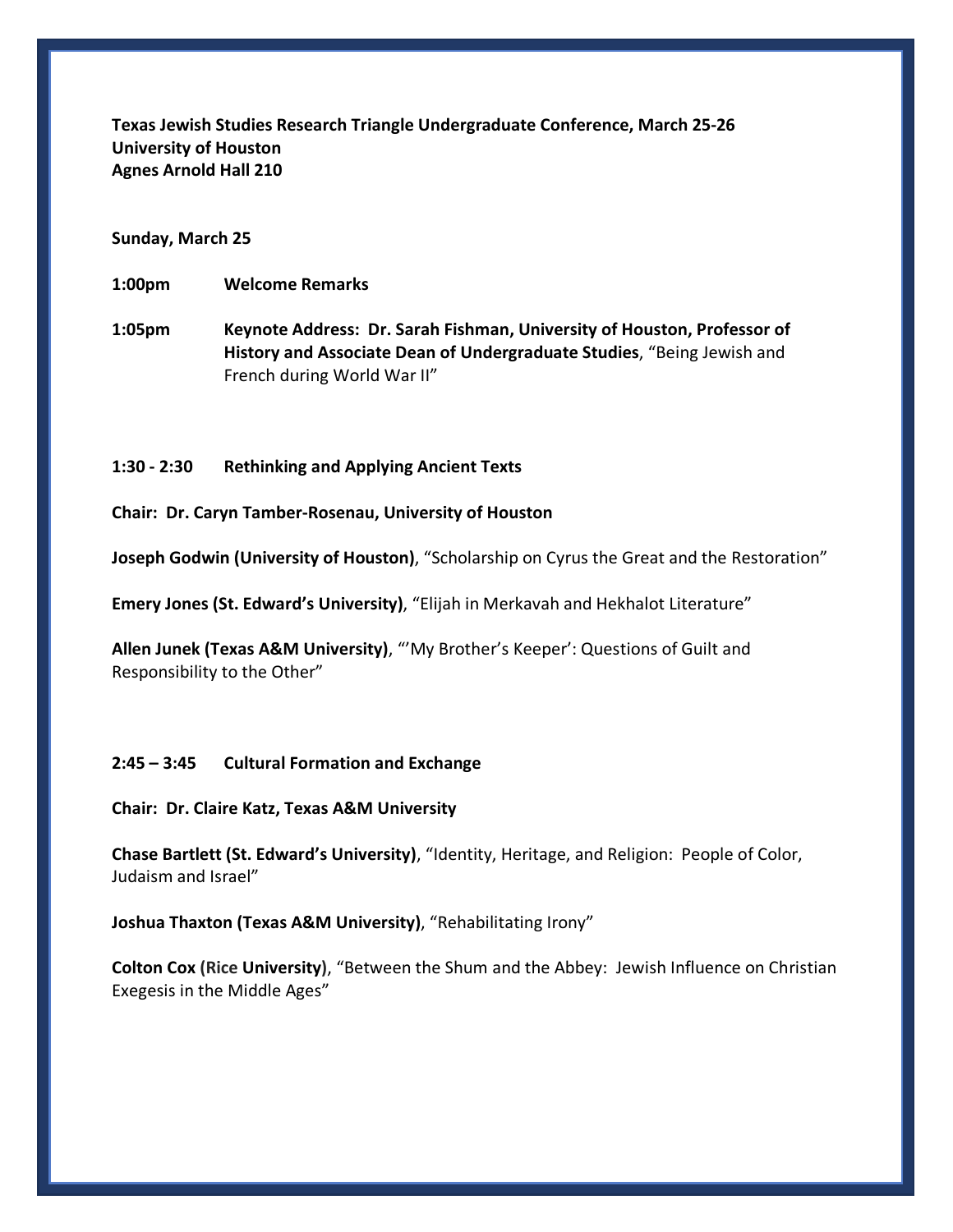# **4:00 – 5:00 Historical, Literary, and Philosophical Approaches to Understanding the Holocaust**

**Chair: Dr. Jason Johnson, Trinity University**

**Davis Stubblefield (Trinity University)**, "An Intentional and Methodical Process: The Conditioning of Nazification in 1930s Era Germany"

**Hannah Philibert (Texas A&M University)**, "Reconciling the Rift between Body and Self"

**Natalie Carrier (Trinity University)**, "Dual Truth and Lamentation through Midrash"

**7:00 Dinner, Hungry's, Rice Village** 2356 Rice Blvd. Houston, TX 77005

#### **Monday, March 26**

**8:00 Breakfast, Agnes Arnold Hall (AH) 210**

**9:00 – 10:00 Migration, Acculturation, and Identity**

**Chair: Dr. Maya Soifer Irish, Rice University**

**June Chen (Rice University)**, "Chinese Jews: Acculturation and Assimilation"

**Mandie Garcia (University of Houston)**, "Navigating Jewish Identity in America, and Finding a Voice through Yiddish Radio"

**Gary Dreyer (Rice University)**, "They Came, They Saw, They Voted: A Historical Perspective on the Political Culture of Russian-Speaking Israelis"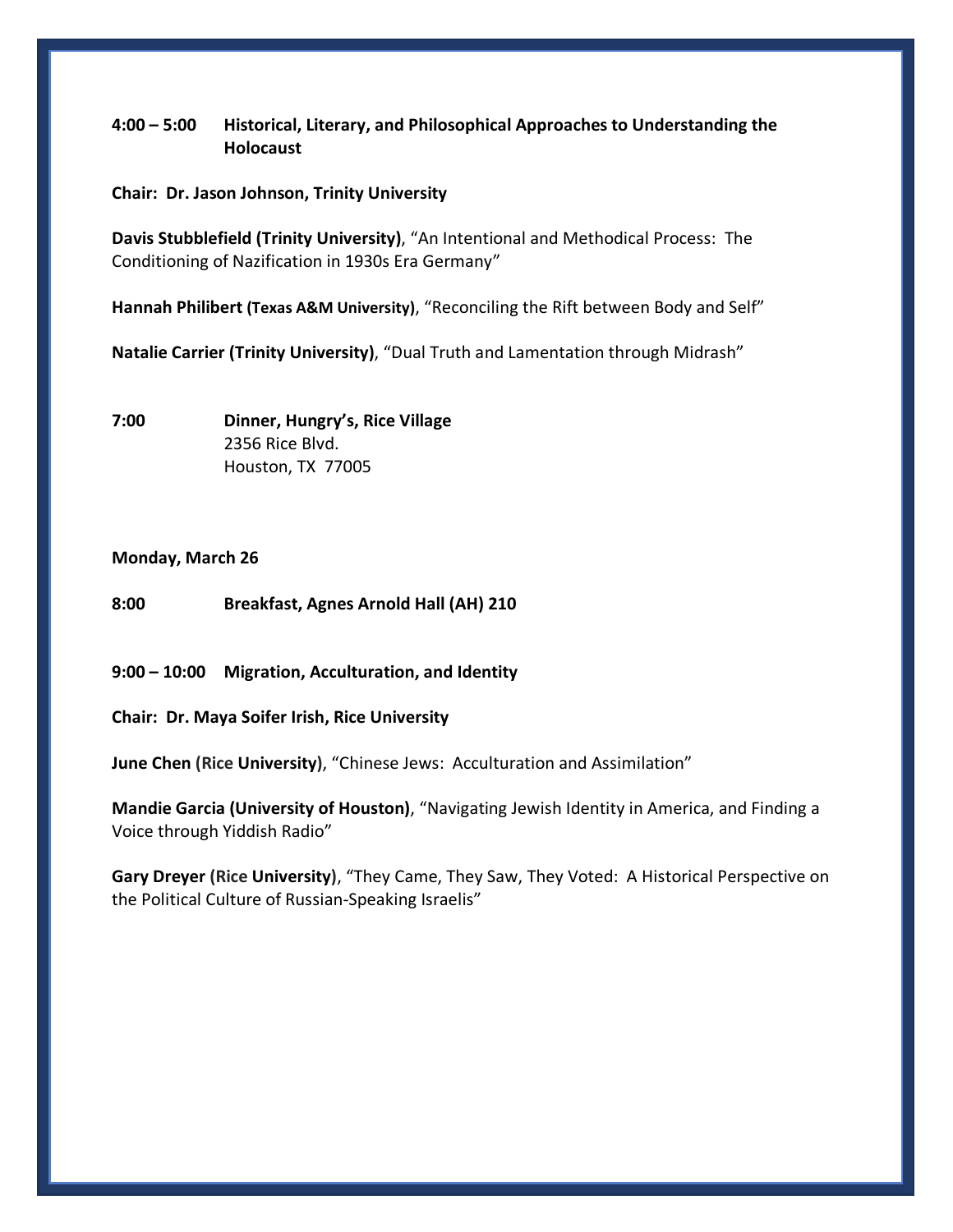## **10:10 – 10:55 Digital Approaches to Jewish Studies: The Jubilees Palimpsest Project**

**Chair: Dr. Chad Spigel, Trinity University**

**Ian Bryan** and **Marissa Gonzalez (St. Mary's University)**, The Recovery of Lost Ancient Jewish Literature: The Jubilees Palimpsest and Spectral Imaging

**Dominique Dominguez (St. Mary's University),** Digital Humanities Principles for Open Access to More Primary Sources: Manuscript Studies and Digital Humanities

## **11:00 – 12:00 Jewish Representations in Literature**

**Chair: Dr. Richard J. Bautch, St. Edward's University**

**Yesenia Caballero (Trinity University)**, "Batman as Golem: The Legendary Jewish Figure Resurrected as a Modern American Hero"

**Sonia Hamer (Rice University)**, "Printed on Her Body: Interconnected Representations of Jewish Women and the Eastern European Shtetl"

**Andrea Garcia** and **Isabella Scarpelli (St. Edward's University)**, "Comparing Dual Identities in Roth and Kashua"

**12:00 – 1:30 Lunch, AH 444**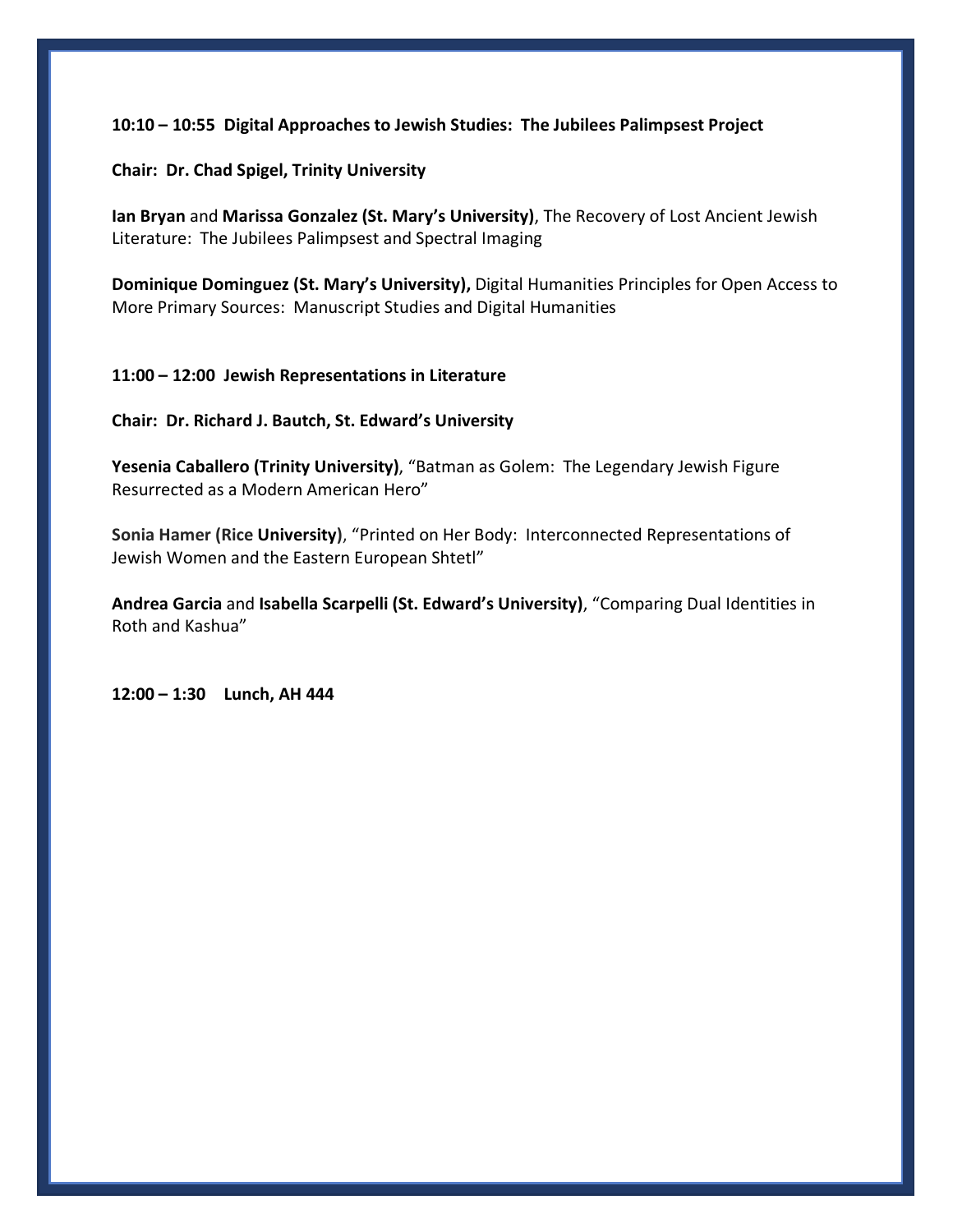#### **Presenters**

**Chase Bartlett (St. Edward's University)** is an undergraduate student in his sophomore year at St. Edward's University, majoring in Religious and Theological Studies. This is Chase's second year as an athlete on the tennis team at St. Edward's University, and some of his other scholarly interests include English Rhetoric and German.

**Ian Bryan (St. Mary's University)** is in his second year at St. Mary's University. His major is Finance in Risk Management, and his minor is Theology. He is from Nixon, Texas, a small town 65 miles south of San Antonio. After graduation he plans to complete the joint MBA-Theology program at Boston College. He joined the Jubilees Palimpsest Project to learn more about the history of codices.

**Yesenia Caballero (Trinity University)** is in her senior year at Trinity University. An English major with a minor in Theatre, she has done extensive creative writing and research. Last spring, she produced and directed an original musical for which she wrote the book and lyrics. Since then, she has gone on to assistant direct and dramaturg mainstage productions. After graduation, she intends to complete the MAT program at Trinity.

**Natalie Carrier (Trinity University)** is in her third year at Trinity University. She is majoring in Art History and Anthropology, with a minor in English. An interest in cultural studies and modern history motivated her to take courses focusing on Holocaust literature and museum representation. After graduation, she plans to pursue museum work. She is from Houston, Texas.

**June Chen (Rice University)** is a senior undergraduate student from Rice University. She will graduate in May 2018 with degrees in medieval studies, electrical engineering, and mathematics. Her post-graduation plan is to pursue a master degree in electrical engineering. She is interested in interreligious studies.

**Colton Cox (Rice University)** is a senior undergraduate at Rice University majoring in Sociology and Policy Studies and minoring in Jewish Studies. Currently, he serves as President of Rice's Jewish Studies Student Association, which seeks to promote interaction between students and Jewish Studies faculty through interactive and informative events.

**Dominique Dominguez (St. Mary's University)** is in her second year at St. Mary's University. She is majoring in Theology with a minor in Communications. She is from San Antonio and has traveled to Poland for World Youth Day in 2016. She is active in youth ministry and plans to study education at the University of Notre Dame. In her work on the Jubilees Palimpsest Project she enjoys using human-machine readable languages to organize ancient literature for digital humanities study.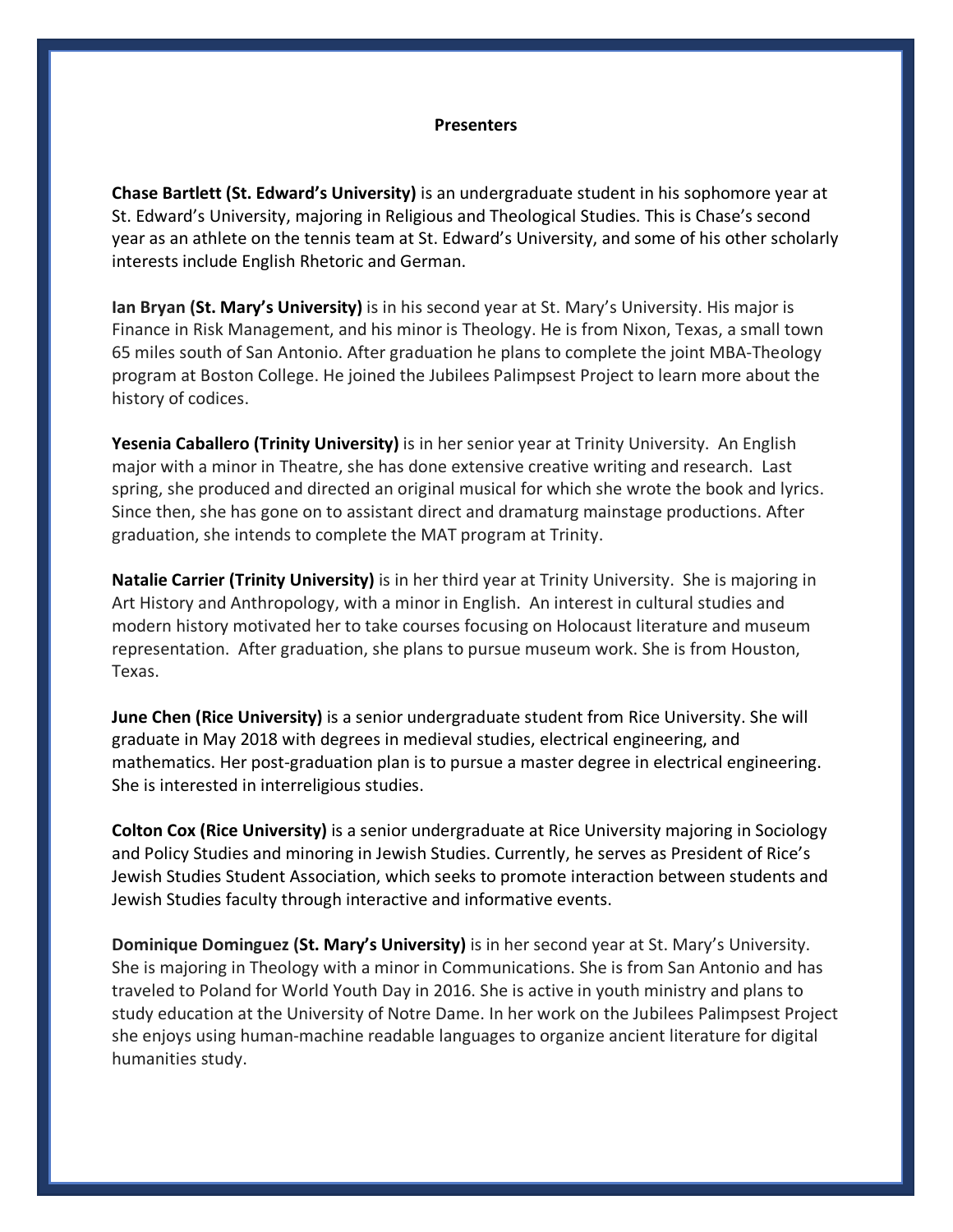**Gary Dreyer (Rice University)** is a graduating senior at Rice University, majoring in History & Policy Studies and Minoring in Business. This October, Gary will begin his graduate studies in International Relations & Politics at the University of Cambridge, focusing his research on Russian foreign policy and media in the Middle East.

**Andrea Garcia (St. Edward's University)** has completed the Jewish Studies minor at St. Edward's University. She is a Political Science major who just graduated in December 2017.

**Mandie Garcia (University of Houston)** is a post baccalaureate student in her first year towards earning a degree in world cultures and literature, with an emphasis on Middle Eastern studies. She is originally from Bay City, Texas, and graduated from Texas State University San Marcos with a bachelor's degree in mass communications: electronic media. She spent several years working in radio and television news production in the Austin area, and volunteering her media skills at nonprofit organizations serving local and international refugee populations. She plans to enter a graduate program for journalism or international studies in hopes of being an international journalist, which is why the topic of "Yiddish radio in America," was of great interest to her. Researching for this project revealed the positive influence of multicultural media, and inspired Garcia in further understanding how important diversity and representation in media truly is.

**Joseph Godwin (University of Houston)** was born in Houston, and feels lucky to be attending university at UH, in his hometown. He is a senior, majoring in anthropology and minoring in religious studies. He came to this project out of a desire to learn about Cyrus's role in the Restoration from Babylon. He also was curious to learn about the composition of Deutero-Isaiah, which contains prophecies regarding Cyrus.

**Marissa Gonzalez (St. Mary's University)** is in her second year at St. Mary's University. She is a Theology major and a minor in Environmental Science. She is from Grand Prairie, Texas (in the Dallas-Fort Worth area), and has been to Jamaica, Grand Cayman, and Mexico. She plans to go to graduate school when she graduates from St. Mary's in 2020. She has been working on the Jubilees Palimpsest Project since September 2017, and especially enjoys transcribing manuscripts in Mirador.

**Sonia Hamer (Rice University)** is from Houston, Texas. She is a senior at Rice University, pursuing a bachelor's degree in English with a minor in Jewish Studies. She enjoys long-distance writing. Her research grows out of a long-term interest in literary representations of Jewish women.

**Emery Jones (St. Edward's University)** is a senior at St. Edward's University interested in mysticism, esotericism, and how these intersect with Judaism.

**Allen Junek (Texas A&M University)** hails from College Station, TX. He is a senior philosophy and classics double major, and religious studies minor at Texas A&M University. He enjoys taking an interdisciplinary approach to the study of religion, which is why he jumped at the